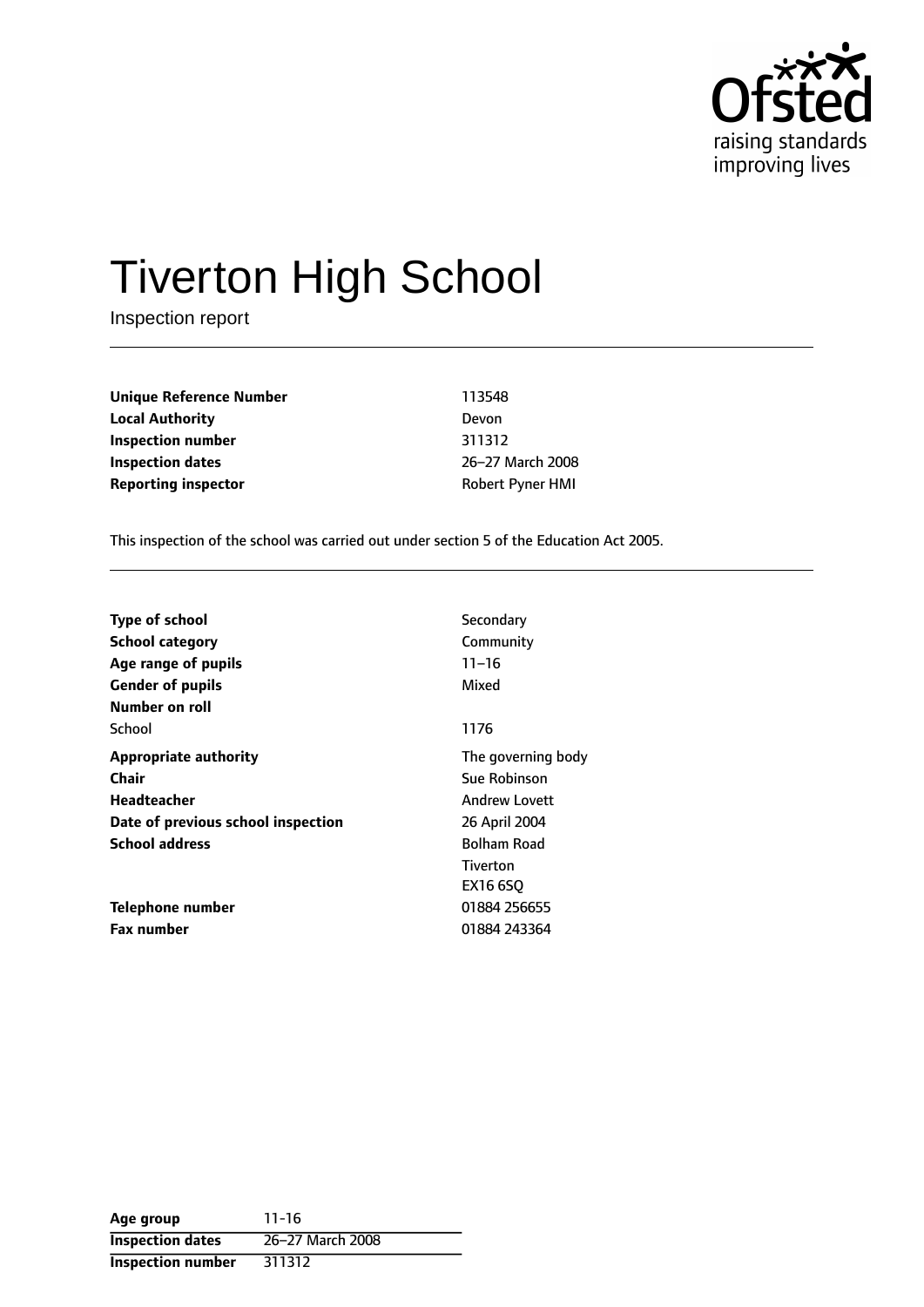.

© Crown copyright 2008

#### Website: www.ofsted.gov.uk

This document may be reproduced in whole or in part for non-commercial educational purposes, provided that the information quoted is reproduced without adaptation and the source and date of publication are stated.

Further copies of this report are obtainable from the school. Under the Education Act 2005, the school must provide a copy of this report free of charge to certain categories of people. A charge not exceeding the full cost of reproduction may be made for any other copies supplied.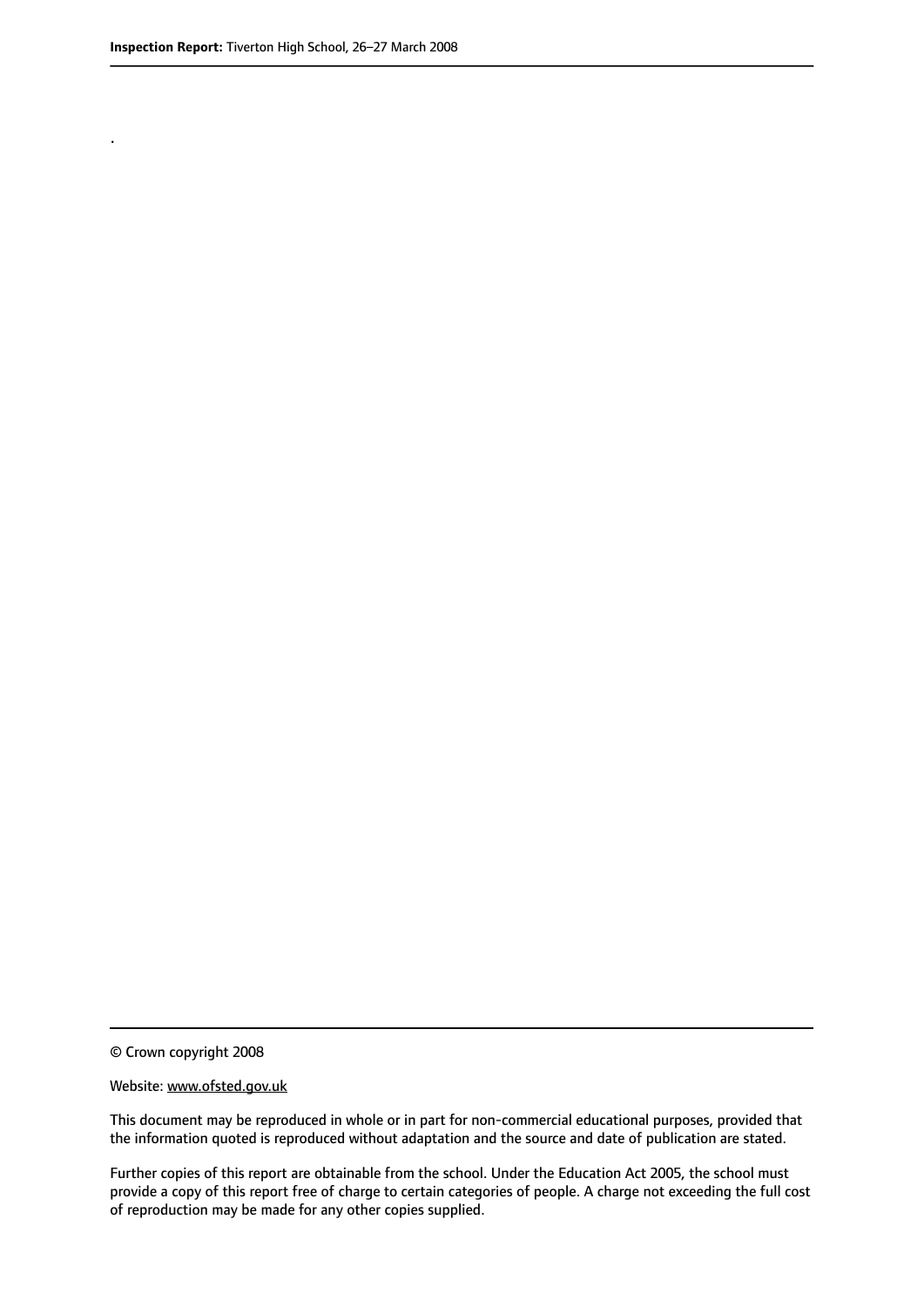# **Introduction**

The inspection was carried out by one of Her Majesty's Inspectors and four Additional Inspectors.

## **Description of the school**

Tiverton High School is a larger than average school serving a large and socially diverse area in and around the town of Tiverton. There is evidence of disadvantage and low aspirations in the community. The percentage of students with learning difficulties and/or disabilities, including those with a statement of special educational need, is above average. Very few of the students come from minority ethnic groups and only a very small number speak English as an additional language. Since 2003, the school has had specialist status for the visual arts. The school shares its site with the local further education college with which it has well established curriculum links. The school has gained Investor in People, Investor in Careers and Investor in Education Business Partnership status, together with the Artsmark silver and Sportsmark awards. The school is the centre for a project providing multi-agency support for vulnerable young people and their families.

## **Key for inspection grades**

| Grade 1 | Outstanding  |
|---------|--------------|
| Grade 2 | Good         |
| Grade 3 | Satisfactory |
| Grade 4 | Inadequate   |
|         |              |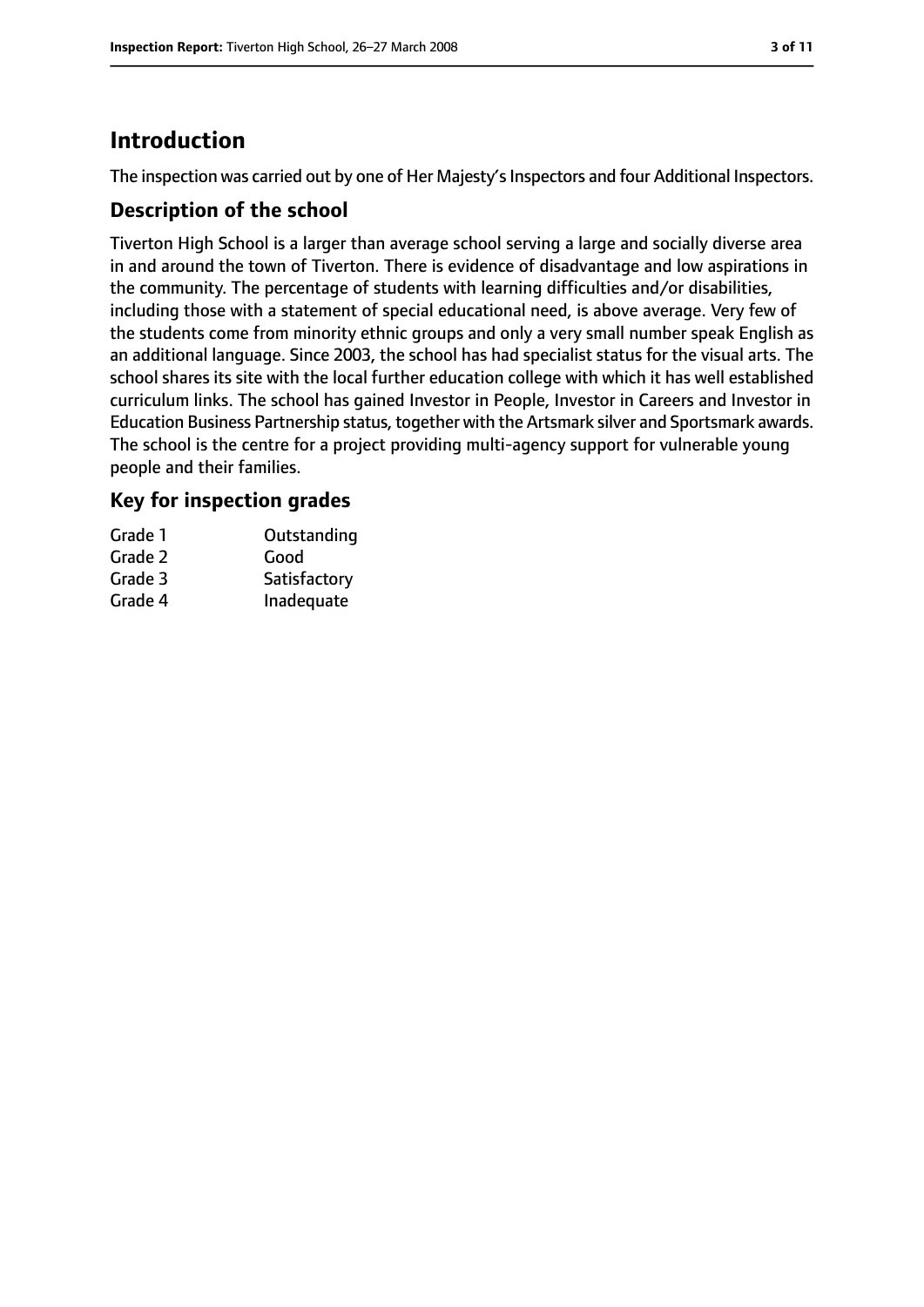# **Overall effectiveness of the school**

#### **Grade: 2**

Tiverton High School provides a good standard of education. Parents and students speak positively about the work of the school and particularly the developments that have been introduced since the headteacher took up his post. In a typical example of parental views, one parent wrote, 'There is every opportunity for a pupil to develop healthily in every way at THS. The resources and premises are good and the teachers are always approachable and professional. My daughter enjoys her school days and is already looking forward to the options she has chosen.' The quality of the school's work with outside agencies to support the welfare of students and their families is outstanding.

The headteacher has created a strong leadership team with a very clear focus on raising standards and achievement. Governors support this endeavour well. The commitment to continuous improvement is supported by good structures for line management and monitoring. As a result, the school's development planning is based on secure self-evaluation, which demonstrates good capacity to improve the school further. The value placed on all members of staff has created excellent teamwork and collaboration and because of this, the school has a real sense of working as a community. Good practice is shared but the school recognises that a planned approach to sharing expertise and innovation would benefit more staff.

Standards are improving and achievement is good. Test and examination results have been rising over the last few years, particularly in GCSE examinations, but staff are aware that there is still further improvement that can and should be made. The good progress that students make from their below-average starting points when they enter the school is the result of effective teaching and learning. This focused approach is clear in the work that the school is successfully undertaking to raise literacy levels and, in particular, writing. Good use of assessment data to identify areas for improvement, together with teaching that supports step-by-step learning of writing skills, is improving standards and progress. However, weaker writing skills still hamper learning across the curriculum and preparation for the world of work.

The school's effective care, guidance and support provide well for students' personal development and well-being, which are good overall. Students understand the importance of a healthy lifestyle and participate enthusiastically in the wide range of opportunities offered to them. In the parental questionnaire responses, a small minority of parents expressed concerns about behaviour, but inspectors found this to be satisfactory in lessons and around the school. Students are polite and thoughtful, and relationships are good. They clearly feel safe in school and understand their rights and responsibilities in an environment that is fair and supportive. The school has recently improved attendance, which is now satisfactory. A good and developing curriculum provides well for students' needs, with effective links with local further education colleges. The visual arts, as the school's specialism, provide stimulating learning opportunities across the curriculum. Outreach work with museums, theatres and businesses has widened experiences for students. Students also benefit from opportunities to take part in a wealth of enrichment activities.

#### **What the school should do to improve further**

- Raise overall standards by the end of Key Stage 4 to at least the national average.
- Improve writing skills further to support learning in all subjects.
- Provide planned opportunities for teachers to share their good ideas and successful teaching approaches.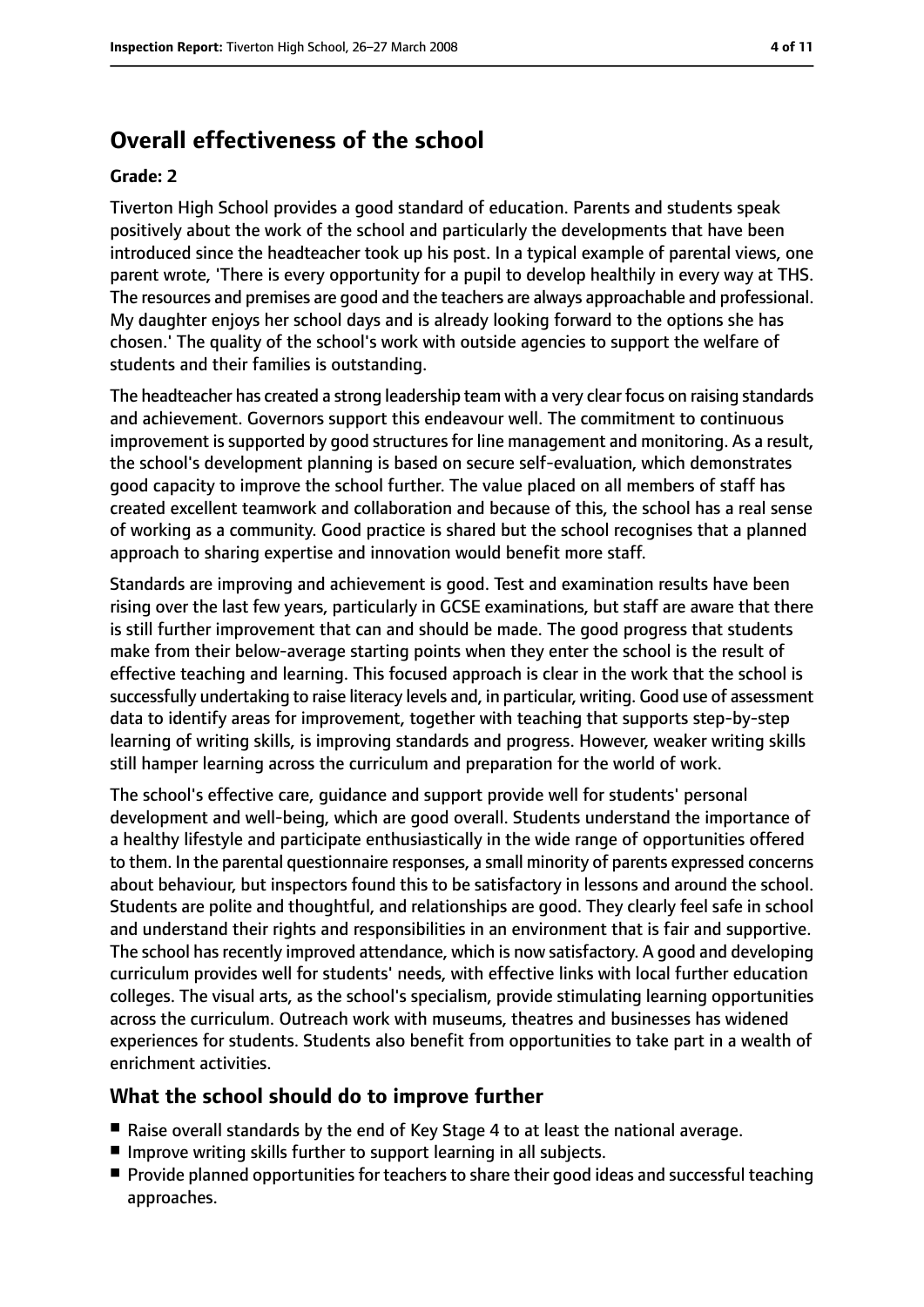# **Achievement and standards**

#### **Grade: 2**

The national test results in Year 9 in 2007 were slightly below average in English and science but in mathematics were in line with the national figure. Over the last three years, standards have improved because of focused teaching and the effective tracking of achievement. However, writing skills are low when the students join the school, which hinders their achievement. From their starting points, students make good progress overall from Year 7 to Year 9. Progress is greatest in mathematics and has been weaker in English. However, evidence of progress in lessons and the school's assessment information indicate that the results in English are well on track for further improvement, particularly at the higher levels.

The 2007 results show the percentage of students gaining five or more grade  $A^*$  to C in the GCSE examinations has increased by 13% since 2005. The figure for five good GCSE passes including English and mathematics has increased by 14% in the same period. This represents good improvement, albeit from a low base, over that time. However, standards at the end of Year 11 remain below the national average, although current work and school data indicate the school is on target for further improvement. The school gains significantly above-average results in art and design at the higher grades in GCSE examinations, reflecting the focus given to its specialist status. In relation to students' attainment when they enter the school, the latest school data show that their overall rate of progress is good. This is reinforced by the clear progress made by students in lessons across the curriculum. Students with learning difficulties and/or disabilities make good progress because of the effective support they receive.

## **Personal development and well-being**

#### **Grade: 2**

Students' personal development and well-being are good. Relationships are of a high quality throughout the school and students appreciate and respond to the needs of others. They show a good awareness of other cultures which is developed through their lessons, assemblies and extra-curricular activities. Students clearly enjoy school and are proud of what they and the school have achieved. The school promotes a healthy lifestyle and students make informed choices about their well-being.

Students report that they feel safe in school and know what to do and who to approach when they need help. They say that any bullying is dealt with effectively. The effective peer mentoring and welfare systems are appreciated by students.

Many of the wide range of extra-curricular activities available enable the students to make an active contribution to the local community and to the wider world. Students are encouraged to take a part in shaping the future of the school and have been involved in deciding the code of behaviour and the new school uniform.

## **Quality of provision**

#### **Teaching and learning**

#### **Grade: 2**

Teaching and learning are good. There are examples of excellent practice in a range of subjects, where very effective teaching inspires students to make very good progress and attain higher levels. Technology is used well in many classrooms to enhance learning. In lessons, technicians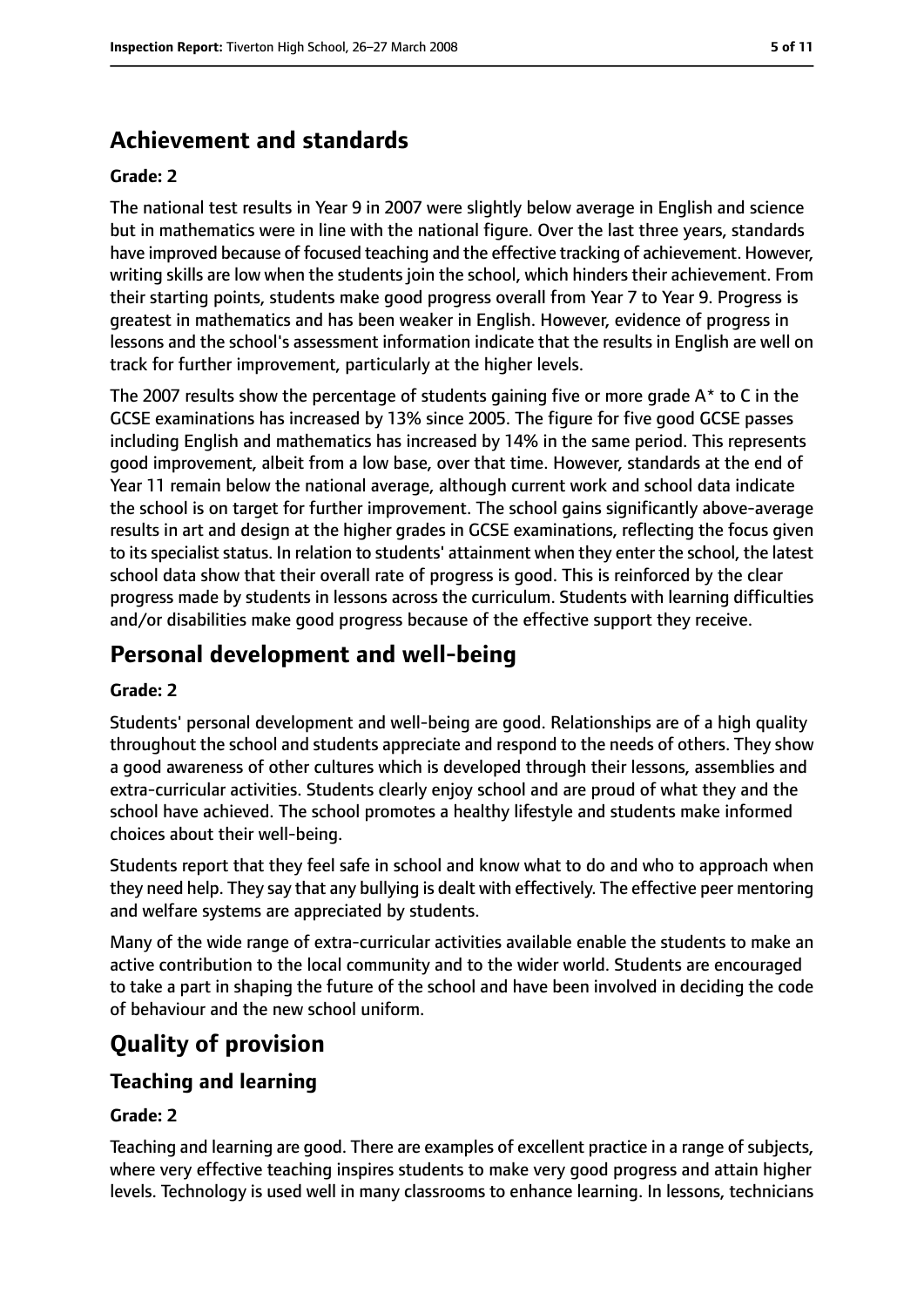and other support staff are employed successfully in furthering the students' progress. In most lessons, well-paced activities, which are carefully planned, engage and interest students. Clear explanations and good relationships, together with effective questioning, promote independent learning. The supportive relationships established mean that work is discussed in a constructive and supportive manner, which enhances students' understanding. This focused and supportive environment leads to the good progress observed in most lessons. In a small minority of lessons, the slower pace meant some students did not make the progress that was expected of them. In a few lessons, low-level disruption was seen but was dealt with satisfactorily by teachers. The quality of marking is inconsistent in a few classes and this hinders students' understanding of what they need to do to improve.

## **Curriculum and other activities**

#### **Grade: 2**

The school has worked hard to provide a flexible curriculum that meets the needs of the students aged 14 to 16 and this is a strength. There are courses at entry level through to AS level in, for example, art and critical thinking. Careful timetabling allows students to pursue particular interests in depth, especially in aspects of art and design, reflecting the school's specialist status in the visual arts. Links with an agricultural college and the strong partnership with the local further education college, including some common timetabling, have extended the range of vocational courses on offer. Students and parents greatly appreciate this choice. Strong work-related learning and careers education ensure good progression at age 16.

The school has started to review the curriculum for younger students and is planning to develop personal learning and thinking skills throughout the curriculum and through focus days from next September. There are good links with primary schools through, for example, common projects in music, where provision is outstanding, art and 'young cultural creators' focusing on students' writing.

The school provides a very wide range of extra-curricular activities, particularly in sport, and the visual and performing arts. Students have a say in what is offered and value these opportunities.

#### **Care, guidance and support**

#### **Grade: 2**

Staff display a high level of commitment in ensuring the promotion of students' safety, welfare and health. Arrangements for safeguarding are robust, reviewed regularly and all staff receive training on child protection matters. Key personnel receive additional training.

The school has a comprehensive system for tracking and monitoring students' attainment and progress, which is discussed with individual students and regularly reported to parents and carers. The system includes specific support for students with particular gifts and talents. Challenging targets are set for all students. Key Stage 4 students said they knew their subject target grades and how to improve them but a minority of Key Stage 3 students felt less sure about their target levels as their targets are not communicated to them clearly enough. Students making insufficient progress are identified early and are given targeted support.

The provision for students with learning difficulties and/or disabilities is a strength of the school. The quality of the school's work with outside agencies is outstanding. Students with specific needs are fully engaged and make good progress, which equips them for life beyond school. In particular, the multi-agency AXS project based at the school provides excellent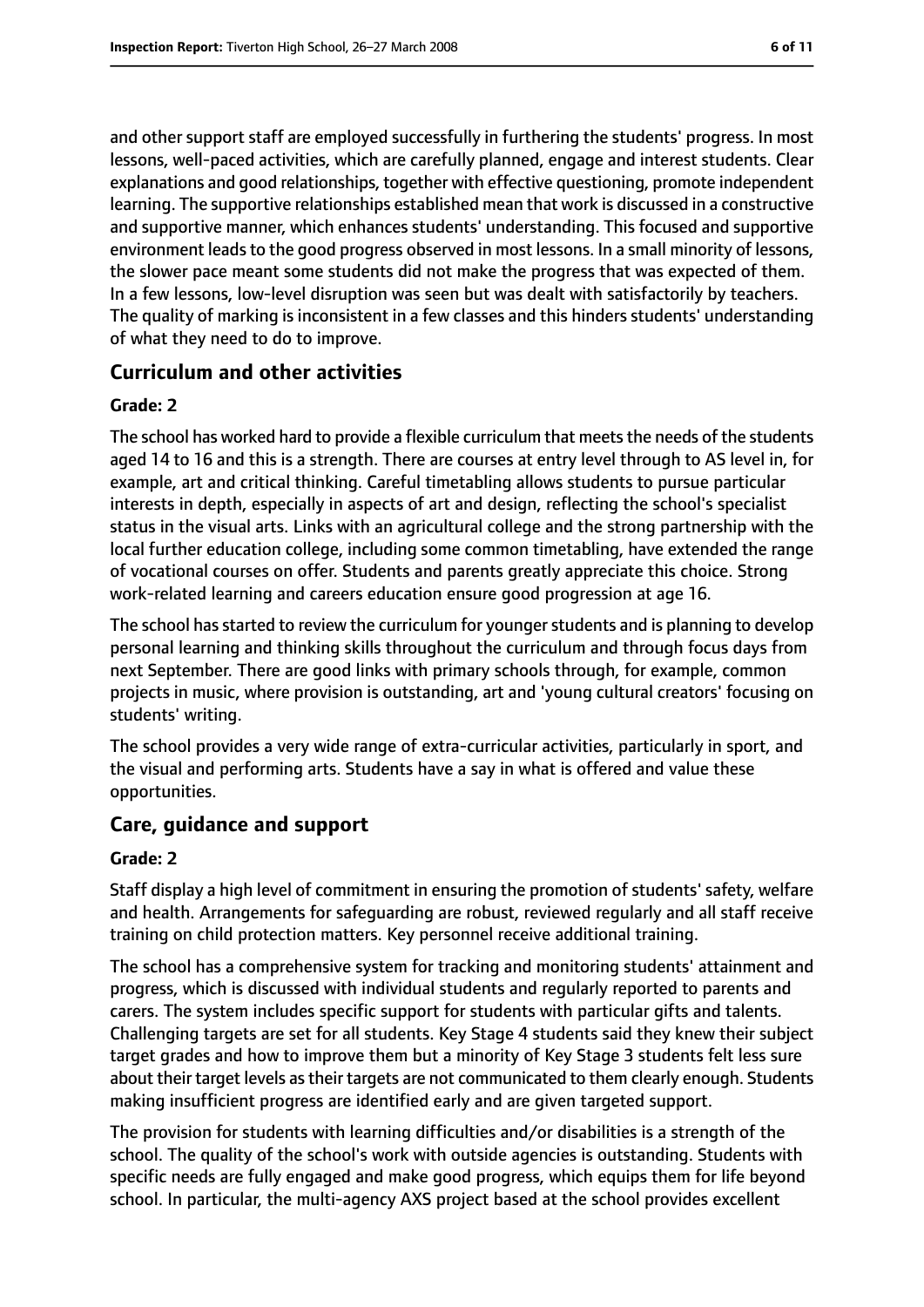integrated care and support for vulnerable students and their families. The off-site facility at Westend provides a safe and secure environment where students develop confidence and learn life skills, as well as obtaining qualifications.

## **Leadership and management**

#### **Grade: 2**

This is an inclusive school. The headteacher has communicated a clear vision, shared by all staff, that values every student and focuses on raising achievement and standards. His strong leadership is complemented by an equally strong senior leadership team. They work cohesively to secure quality in all aspects of the school's work. The role of middle managers is now more clearly defined and they play an important part in driving forward school improvement. Curricular innovations such as the introduction of AS levels and Business and Technology Education Council (BTEC) vocational courses are good examples of how they have been consulted. Regular strategy meetings and support for professional development show how this group is valued and encouraged. Leaders have ensured that staff have a good understanding of how assessment for learning can be used to plan teaching and learning, set targets and track achievement. However, it is acknowledged that more can be done to share expertise and innovation.

The governing body is effective, providing a good balance of support and challenge for the school. The chair of governors knows the school well and the chairs of committees are proactive. For example, the chair of finance has worked hard to develop further the arrangements for monitoring the school budget.

The impact of its specialist status for the visual arts has been good and given the school a distinctive role within the region. Strong links with partner schools have been established by providing a varied programme of arts-based activities for students and families. It is evident that transition into Year 7 has been made easier by this early involvement. A focus on raising the profile of visual learning in lessons has been very successful, with new technology being used to enhance teaching across the curriculum.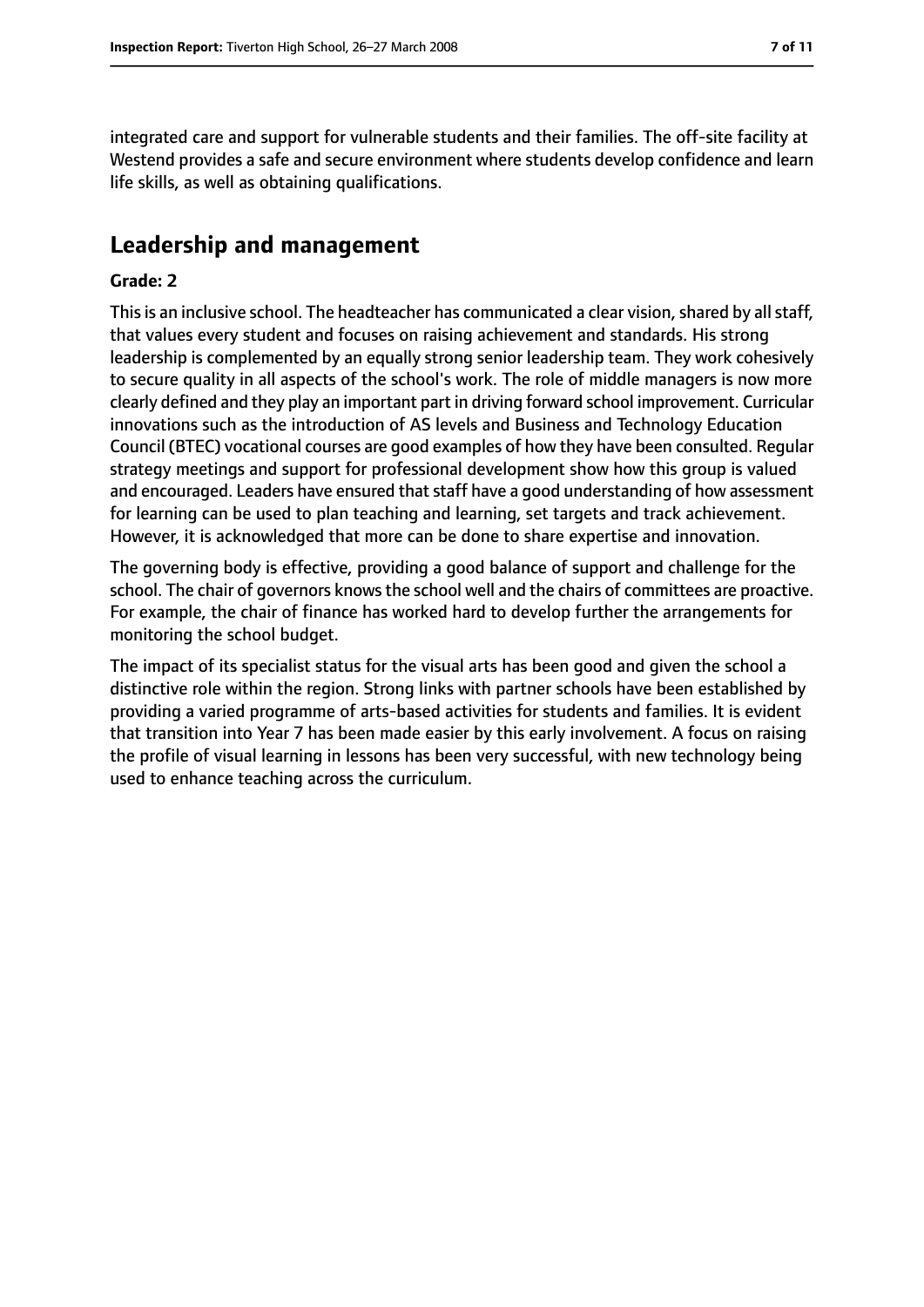**Any complaints about the inspection or the report should be made following the procedures set out in the guidance 'Complaints about school inspection', which is available from Ofsted's website: www.ofsted.gov.uk.**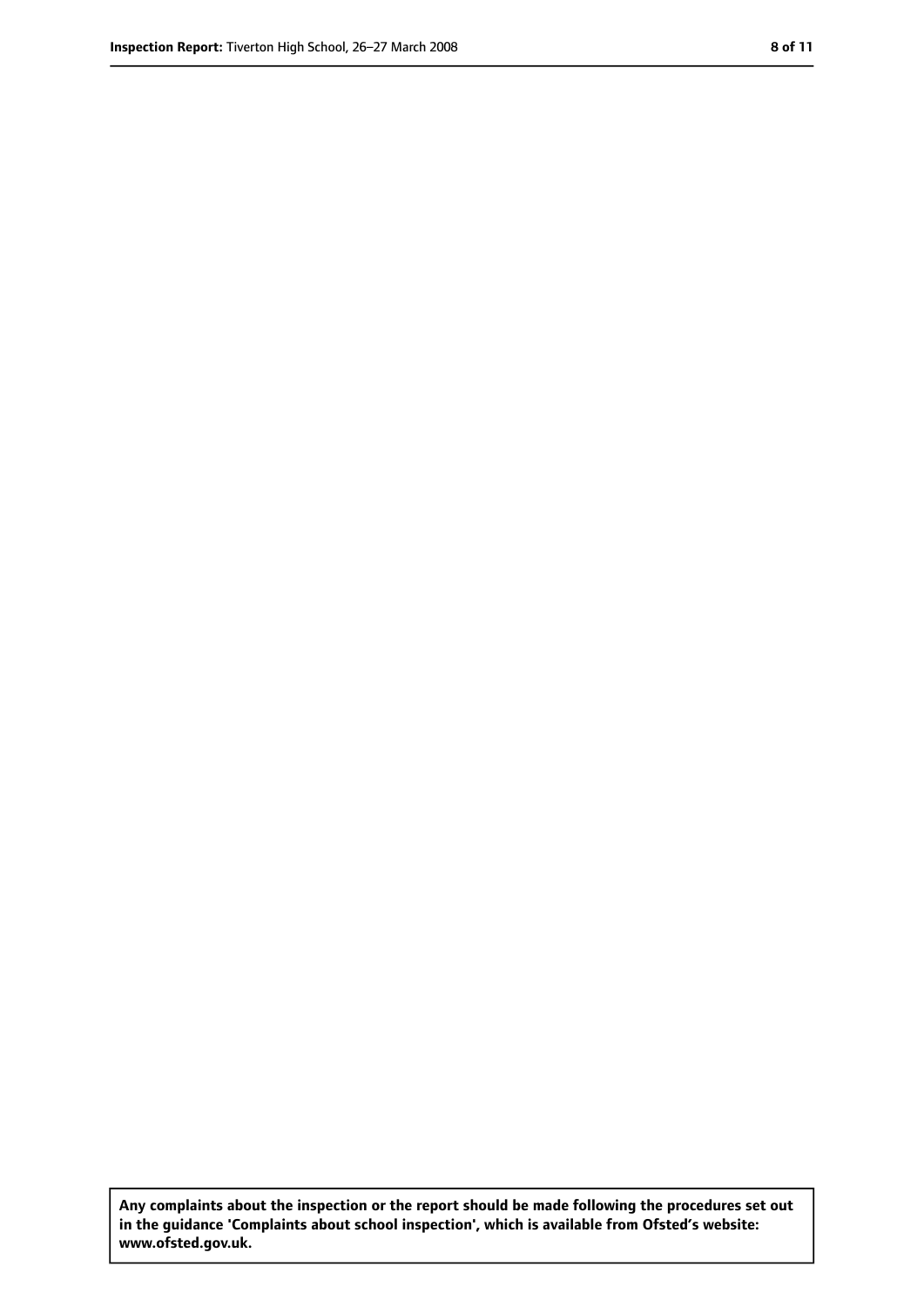#### **Annex A**

# **Inspection judgements**

| $^{\circ}$ Key to judgements: grade 1 is outstanding, grade 2 good, grade 3 satisfactory, and | <b>School</b>  |
|-----------------------------------------------------------------------------------------------|----------------|
| arade 4 inadeguate                                                                            | <b>Overall</b> |

## **Overall effectiveness**

| How effective, efficient and inclusive is the provision of education, integrated<br>care and any extended services in meeting the needs of learners? |     |
|------------------------------------------------------------------------------------------------------------------------------------------------------|-----|
| Effective steps have been taken to promote improvement since the last<br>inspection                                                                  | Yes |
| How well does the school work in partnership with others to promote learners'<br>well-being?                                                         |     |
| The capacity to make any necessary improvements                                                                                                      |     |

## **Achievement and standards**

| How well do learners achieve?                                                                               |  |
|-------------------------------------------------------------------------------------------------------------|--|
| The standards <sup>1</sup> reached by learners                                                              |  |
| How well learners make progress, taking account of any significant variations between<br>groups of learners |  |
| How well learners with learning difficulties and disabilities make progress                                 |  |

## **Personal development and well-being**

| How good is the overall personal development and well-being of the<br>learners?                                  |   |
|------------------------------------------------------------------------------------------------------------------|---|
| The extent of learners' spiritual, moral, social and cultural development                                        |   |
| The extent to which learners adopt healthy lifestyles                                                            |   |
| The extent to which learners adopt safe practices                                                                |   |
| How well learners enjoy their education                                                                          |   |
| The attendance of learners                                                                                       | っ |
| The behaviour of learners                                                                                        |   |
| The extent to which learners make a positive contribution to the community                                       |   |
| How well learners develop workplace and other skills that will contribute to<br>their future economic well-being |   |

## **The quality of provision**

| How effective are teaching and learning in meeting the full range of the<br>learners' needs?                     |  |
|------------------------------------------------------------------------------------------------------------------|--|
| How well do the curriculum and other activities meet the range of needs<br>$^{\rm t}$ and interests of learners? |  |
| How well are learners cared for, guided and supported?                                                           |  |

 $^1$  Grade 1 - Exceptionally and consistently high; Grade 2 - Generally above average with none significantly below average; Grade 3 - Broadly average to below average; Grade 4 - Exceptionally low.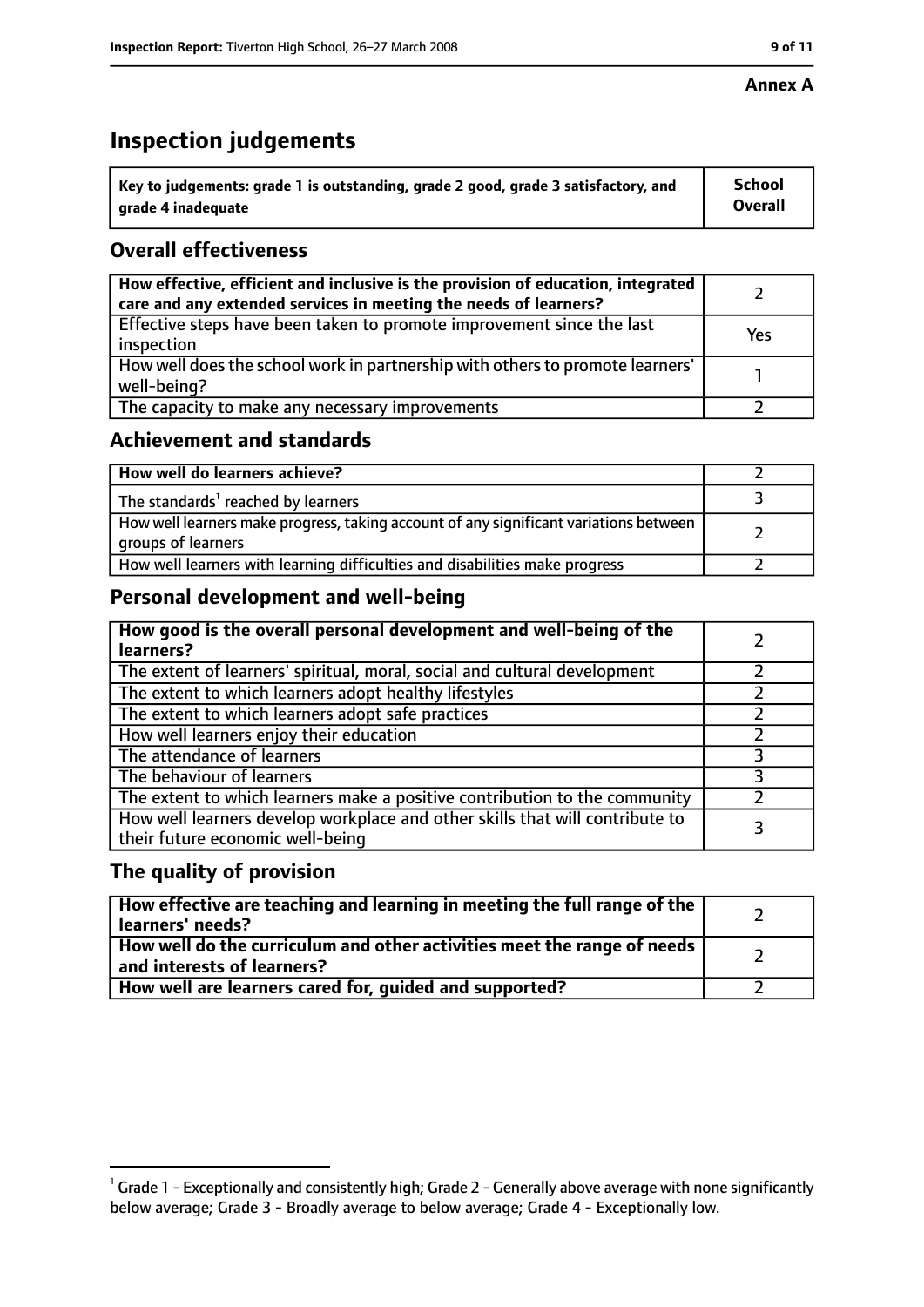# **Annex A**

# **Leadership and management**

| How effective are leadership and management in raising achievement              |     |
|---------------------------------------------------------------------------------|-----|
| and supporting all learners?                                                    |     |
| How effectively leaders and managers at all levels set clear direction leading  |     |
| to improvement and promote high quality of care and education                   |     |
| How effectively leaders and managers use challenging targets to raise standards |     |
| The effectiveness of the school's self-evaluation                               |     |
| How well equality of opportunity is promoted and discrimination tackled so      |     |
| that all learners achieve as well as they can                                   |     |
| How effectively and efficiently resources, including staff, are deployed to     | 7   |
| achieve value for money                                                         |     |
| The extent to which governors and other supervisory boards discharge their      |     |
| responsibilities                                                                |     |
| Do procedures for safequarding learners meet current government                 | Yes |
| requirements?                                                                   |     |
| Does this school require special measures?                                      | No  |
| Does this school require a notice to improve?                                   | No  |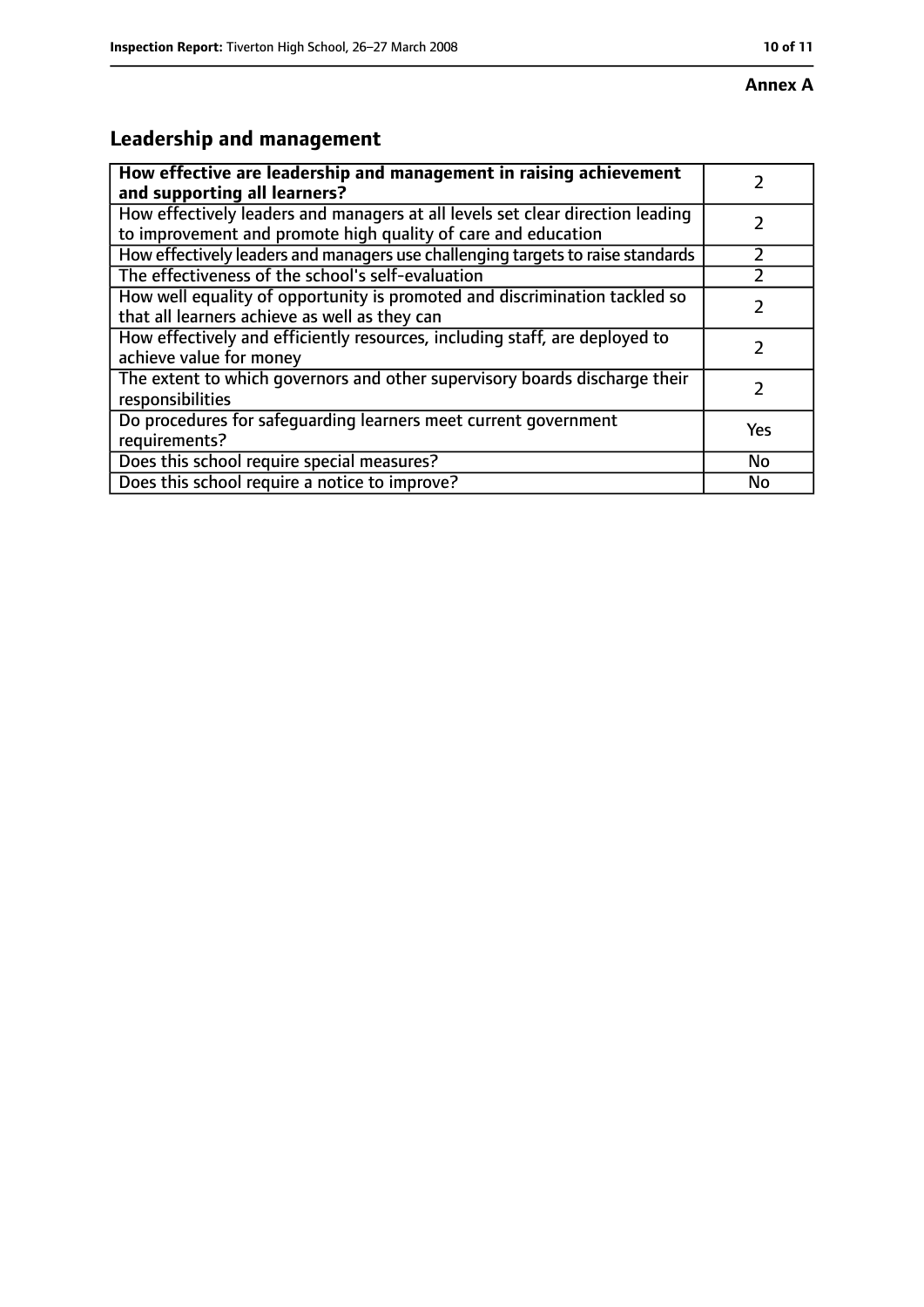## **Text from letter to pupils explaining the findings of the inspection**

3 April 2008

Dear Students

Inspection of Tiverton High School, Tiverton, EX16 6SQ

Thank you for making us so welcome when we inspected your school recently. Special thanks go to the student guides who helped the inspectors find their way around. We enjoyed talking with all the students we met and found what you had to say very informative and relevant. This letter is to tell you about our findings.

Our judgement is that Tiverton High School is a good school. You work hard and make good progress in school.

These are some of the more positive aspects that we found:

- The improvements made in the standards you reach
- The good progress in your learning that you make in lessons
- The good quality of the teaching in your lessons
- The positive relationships that you have with other students and staff
- Your clear enjoyment of the opportunities that you have in the curriculum and particularly in the visual arts
- The good care, guidance and support you receive from all staff to help you in your work and personal lives; the support that you and your families receive through the AXS project is outstanding
- The good quality of the leadership of your headteacher, senior and middle managers, and governors.

Your headteacher and staff are working hard to make further improvements to the school. To aid this process, we have asked them to do the following three things:

- Raise overall standards by the end of Key Stage 4 to at least the national average
- Improve writing skills further to support learning in all subjects
- Provide planned opportunities for teachers to share their good ideas and successful teaching approaches.

You have an important part to play in this by continuing to work hard and making the most of the wide range of opportunities you have at Tiverton High School. We are sure that you will do so and we wish you well for the future.

Robert Pyner Her Majesty's Inspector